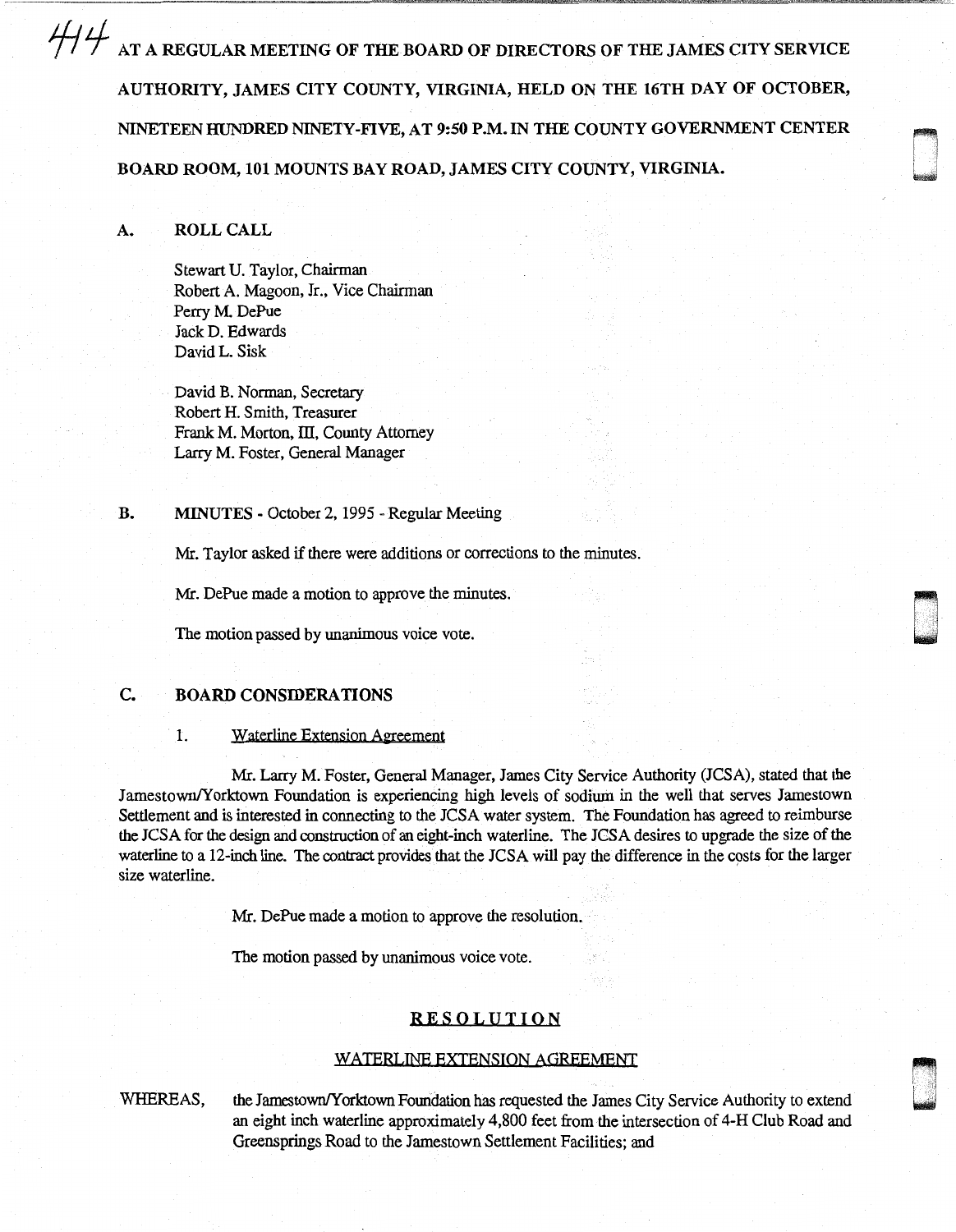WHEREAS, the Jamestown/Yorktown Foundation has agreed to reimburse the JCSA for the costs of the waterline design and construction; and

- WHEREAS, the JCSA desires to enlarge the size of the waterline to 12 inches and agrees to pay the difference in the cost for the larger waterline.
- NOW, THEREFORE, BE IT RESOLVED that the Board of Directors of James City County, Virginia, authorizes the Chairman to sign an agreement with the Jamestown/Yorktown Foundation providing the terms for the extension of the JCSA waterline to the Jamestown Settlement.
- BE IT FURTHER RESOLVED that the Board amends the James City Service Authority's FY 96 Capital Improvement Budget as follows:

Revenue:

| Jamestown/Yorktown Foundation<br><b>Waterline Construction</b> | \$175,000             |
|----------------------------------------------------------------|-----------------------|
| Expenditures:                                                  |                       |
| Jamestown Settlement Waterline<br>Water Supply Escrow          | \$195,000<br>(20,000) |
|                                                                |                       |

# D. BOARD REQUESTS AND DIRECTIVES

The Board requested that Mr. Foster investigate the possibility of acquiring the Sydnor water systems located in the County in order to better manage water quality and service for County residents.

Mr. Taylor made a motion to adjourn.

The motion passed with a unanimous voice vote.

The Board adjourned at 10:00 p.m.

*4ts-*

David B. Norman Secretary to the Board

101695bd.min

-2-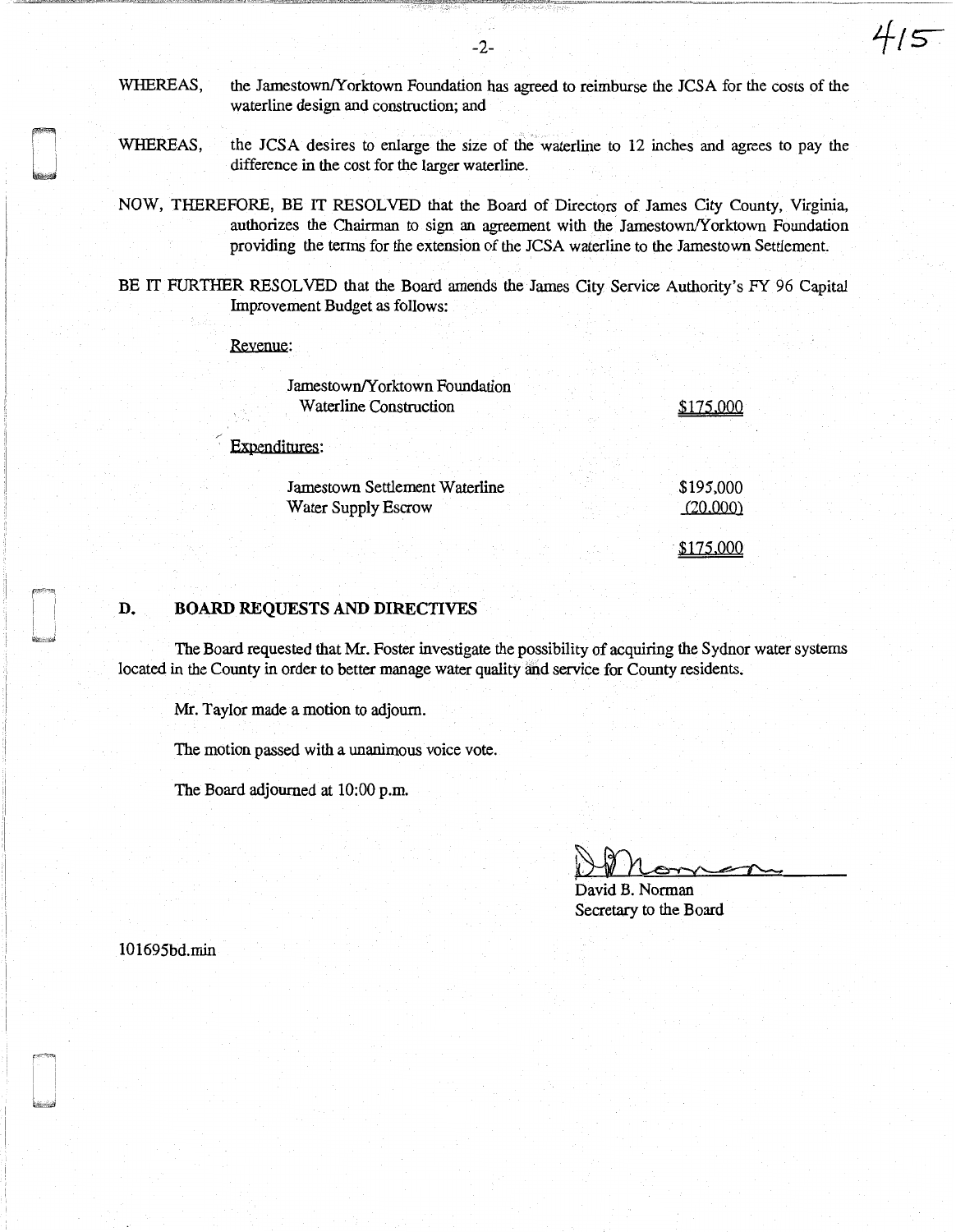# AGREEMENT IN PRINCIPLE. COMMONWEALTH OF VIRGINIA/JAMESTOWN-YORKTOWN FOUNDATION .and JAMES CITY SERVICE AUTHORITY Water - Jamestown Settlement

 $416$ 

an<br>Digwysodd a ganlaig ar yn y ganlaig ar y ganlaig ar y ganlaig ar y ganlaig ar y ganlaig ar y ganlaig ar y ganl<br>Digwysodd a ganlaig ar y ganlaig ar y ganlaig ar y ganlaig ar y ganlaig ar y ganlaig ar y ganlaig ar y ganla

ana<br>Dia manazarta<br>Dia manazarta ana amin'ny fivondronan'i Amerika

an<br>Digwyddiadau

WHEREAS, JAMESTOWN-YORKTOWN FOUNDATION and the JAMES CITY SERVICE AUTHORITY desire to reach an agreement on the provision of Authority water to certain parcels of land owned by the Commonwealth of Virginia, located at 2206 and 2207 Colonial Parkway, off of State Route 31 South, containing approximately 47.099 acres and referred to as Jamestown Settlement, which parcels are generally located in the area of Glass House Point in James City County, Williamsburg, on tax map parcels (01-0-0016) and (01-0-0015).

WHEREAS, the Authority water transmission main is currently located at the intersection of Greensprings and 4H Club Roads, approximately 4,800 feet away from Jamestown Settlement

WHEREAS, Jamestown Settlement's water needs can be met by the installation of an 8-inch water transmission main from its current location and the JCSA desires to upgrade the size of the waterline to 12 inches.

NOW, THEREFORE, THIS AGREEMENT WITNESSETH that for and in consideration of the mutual promises hereinafter made, the Commonwealth of Virginia agrees, to the extent of appropriation from the General Assembly, to reimburse the Authority for the reasonable, actual costs incurred for constructing an 8-inch water transmission main from its present location to the Jamestown Settlement facility.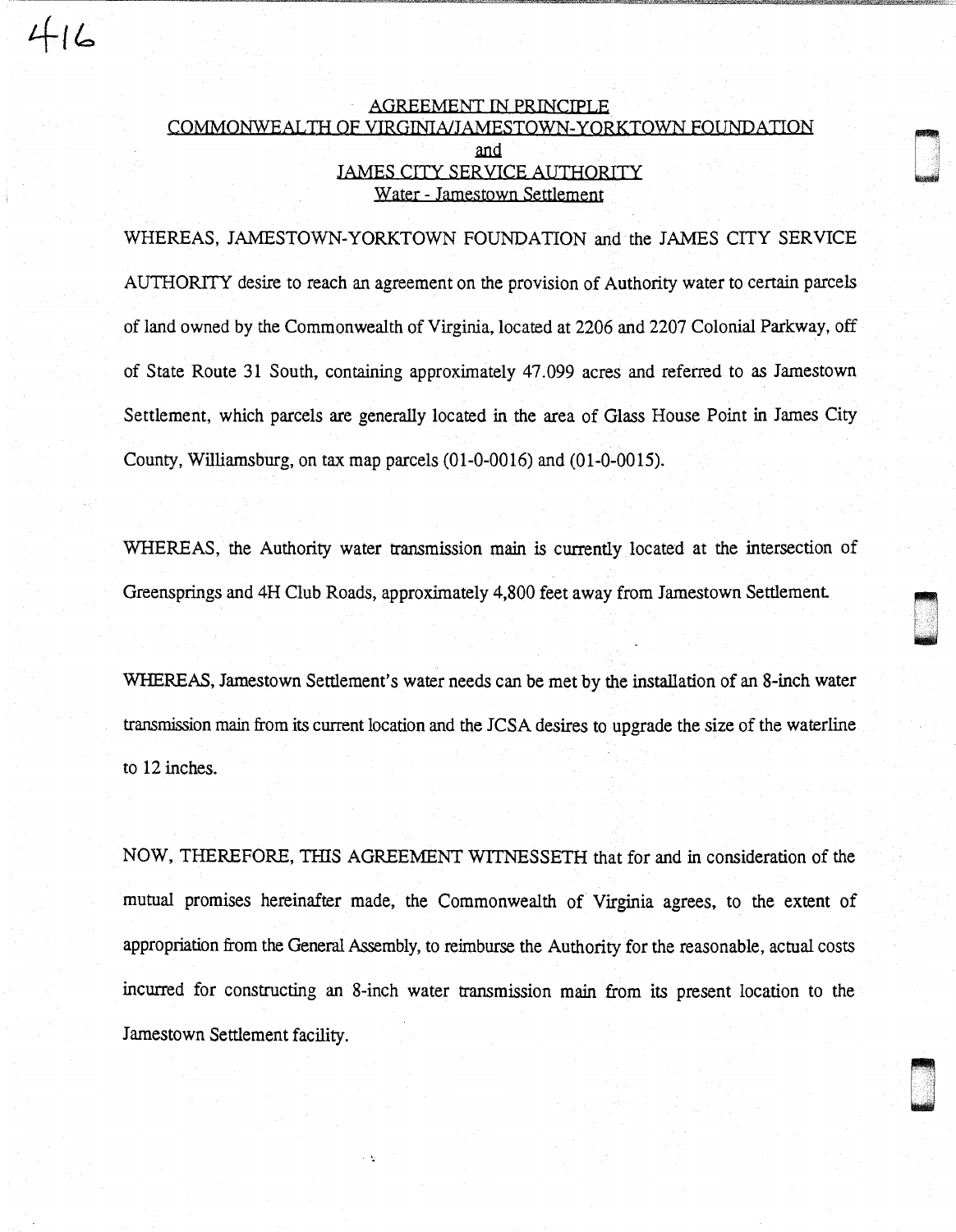In consideration of the above, the parties agree as follows:

1. JAMES CITY SERVICE AUTHORITY hereby agrees to accomplish the following:

a. To prepare specifications for the construction and installation of the water main. To have said specs reviewed by the Jamestown-Yorktown Foundation and the Commonwealth of Virginia, Bureau of Capital Outlay Management

b. To obtain all necessary documents, approvals, and pennits from the State Health Department, the Virginia Department of Transportation, and other such agencies or regulatory bodies as may be required, including easements, if necessary, from any private landowners or businesses. To have copies of said necessary documents provided to the Jamestown-Yorktown Foundation and the Commonwealth of Virginia, Bureau of Capital Outlay Management

c. After obtaining approvals of the regulatory agencies, proper advertising, receipts of bids and acquisition of all required and necessary rights-of-way:

i. award the contract for construction of the water transmission main; and

ii. provide supervision and inspection of construction.

2. JAMESTOWN-YORKTOWN FOUNDATION agrees as follows: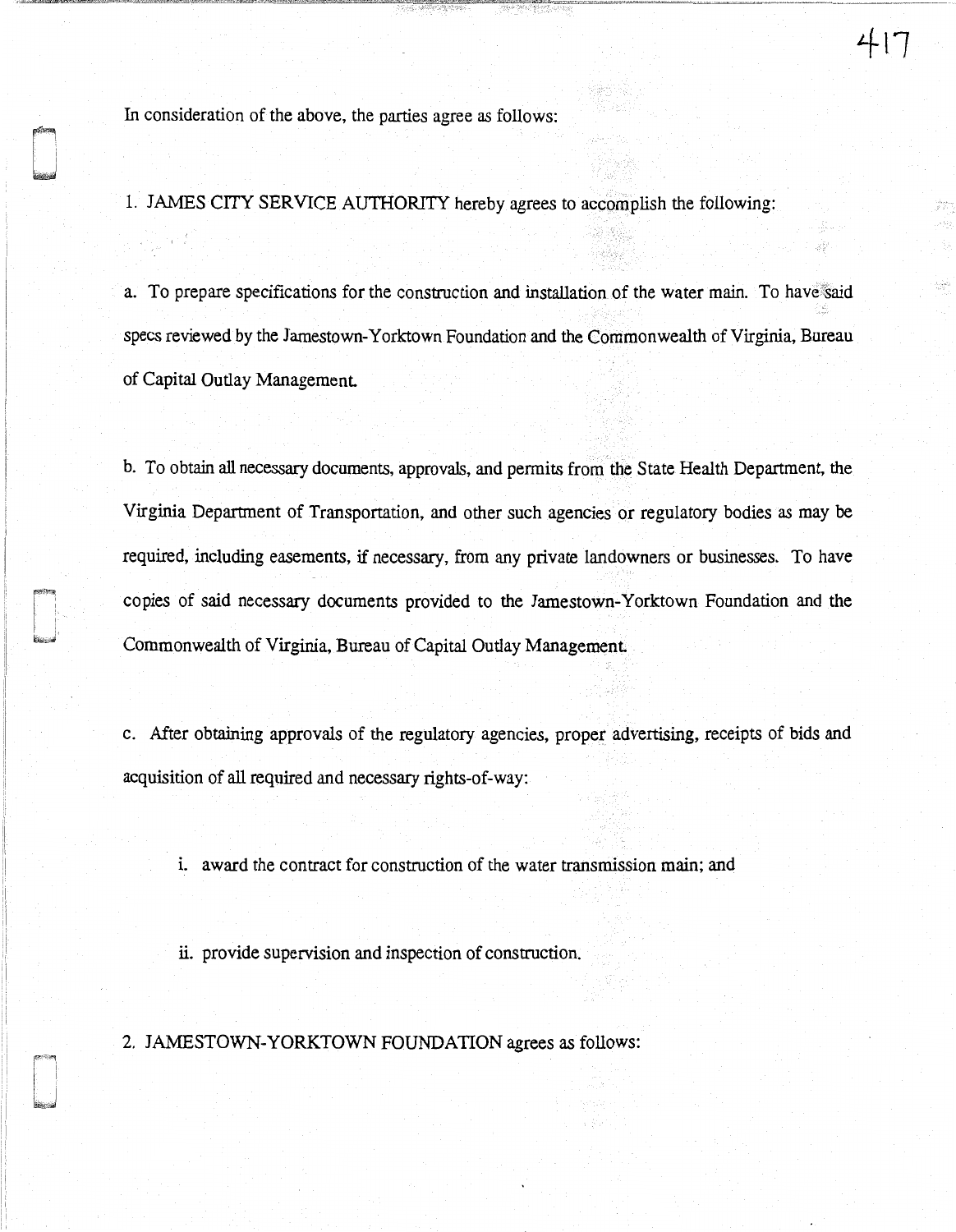a. Subject to appropriations made for this project, to reimburse all reasonable, actual design and construction costs for approximately  $4,800$  feet of 12-inch water transmission main from the Authority water main located at the intersection of Greensprings and 4-H Camp Roads, less the Authority contribution for increasing the size of the water transmission main from an 8-inch to a 12 inch diameter.

b. To make payments within 30 days of receipt of invoice from the James City Service Authority for progress payments requested by the designing engineer and water transmission main installation Contractor.

This Agreement shall be governed by the laws of the Commonwealth.

WITNESS the following signatures and seals this \_\_\_\_\_ day of \_\_\_\_\_\_\_\_\_\_\_\_\_\_\_\_\_\_, 1995.

COMMONWEALTH OF VIRGINIA JAMESTOWN-YORKTOWN FOUNDATION

JAMES CITY SERVICE AUTHORITY CHAIRMAN, BOARD OF DIRECTORS n

**~~~** 

ri w

Stewart U. Jaylor

Roy Knox, CPA, Director Administration & Finance

COMMONWEALTH OF VIRGINIA ATTORNEY GENERAL'S OFFICE

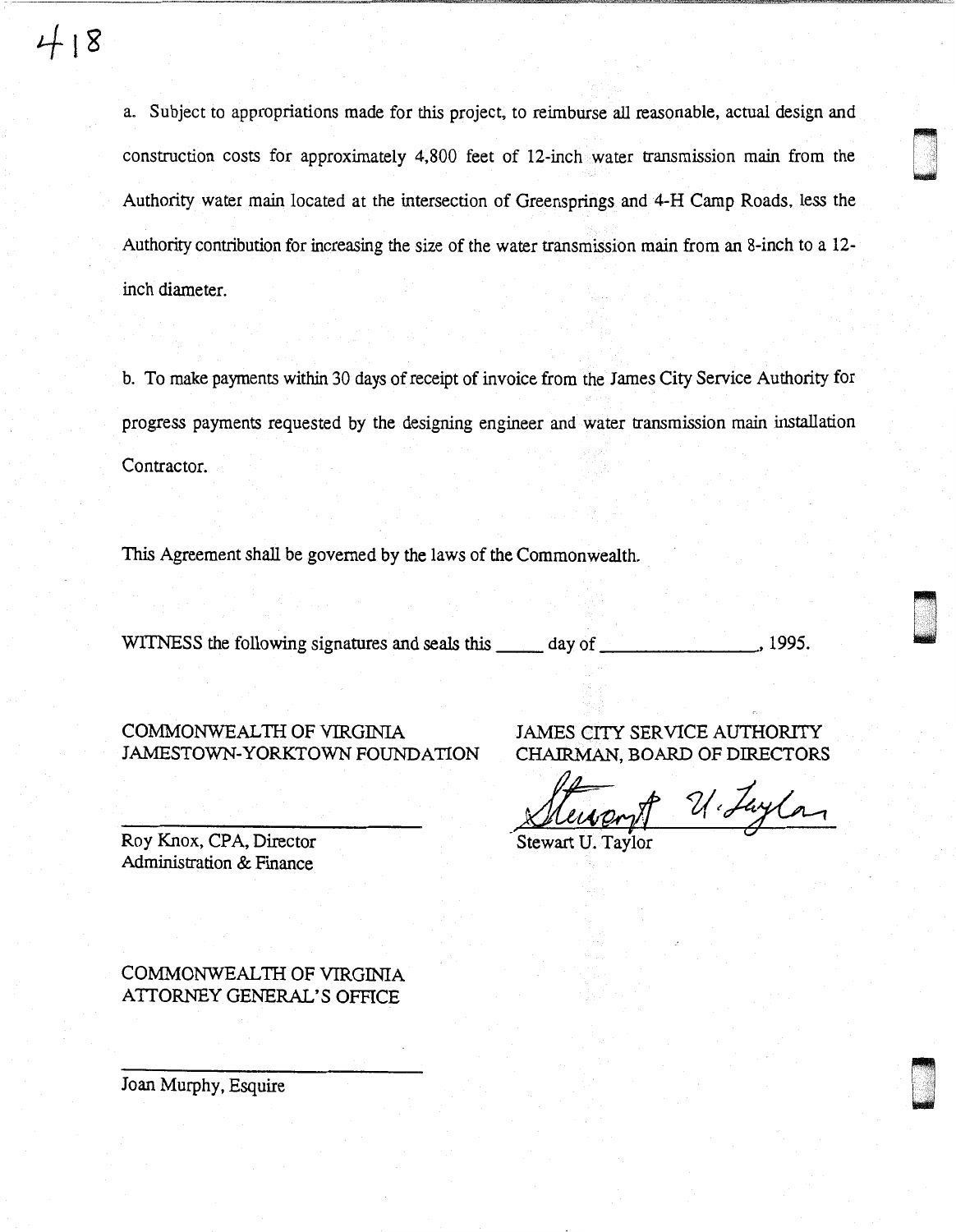# COMMONWEALTH OF VIRGINIA CITY/COUNTY OF \_\_\_\_\_\_\_\_\_\_\_\_\_\_\_\_\_\_\_\_\_\_\_\_\_\_\_\_\_\_\_, to wit:

I,  $\frac{1}{2}$  a Notary Public in and for the County and State aforesaid, do hereby certify that State aforesaid, do hereby certify that----------- --------- \_\_\_\_ , whose name is signed to the foregoing, has acknowledged the same before me.

GIVEN under my hand this  $\qquad \qquad$  day of  $\qquad \qquad$  4.19

NOTARY PUBLIC

419

 $My$  commission expires on:  $\sqrt{a^2 + b^2}$ 

COMMONWEALTH OF VIRGINIA<br>CDXY/COUNTY OF *Games City* , to wit:  $\gamma$  OF  $\frac{QameoCLq}{P}$ , to wit:<br>I, Mary Irances Riegin, a Notary Public in and for the County and<br>do bereby certify that Heurest U. Jaulas I, *Mary Irances Riegis ,* a Notary Public in and for the County and<br>State aforesaid, do hereby certify that *Stewart U. Jaylor , Chairman, JCSA, Board* I, <u>Mary Frances Riegin</u>, a Notary Public in and for the County:<br>State aforesaid, do hereby certify that <u>Steinart U. Jaylor (Chairman, Chairman, Chairman, Chairman, Chairman, Chairman, Chairman, Chairman, Chairman, Steina</u>

GIVEN under my hand this  $164$  day of  $\ell$ Lateller, 19 95.

NOTARY PUBLIC mary Frances Rieger

My commission expires on: *October 31, 1997*.